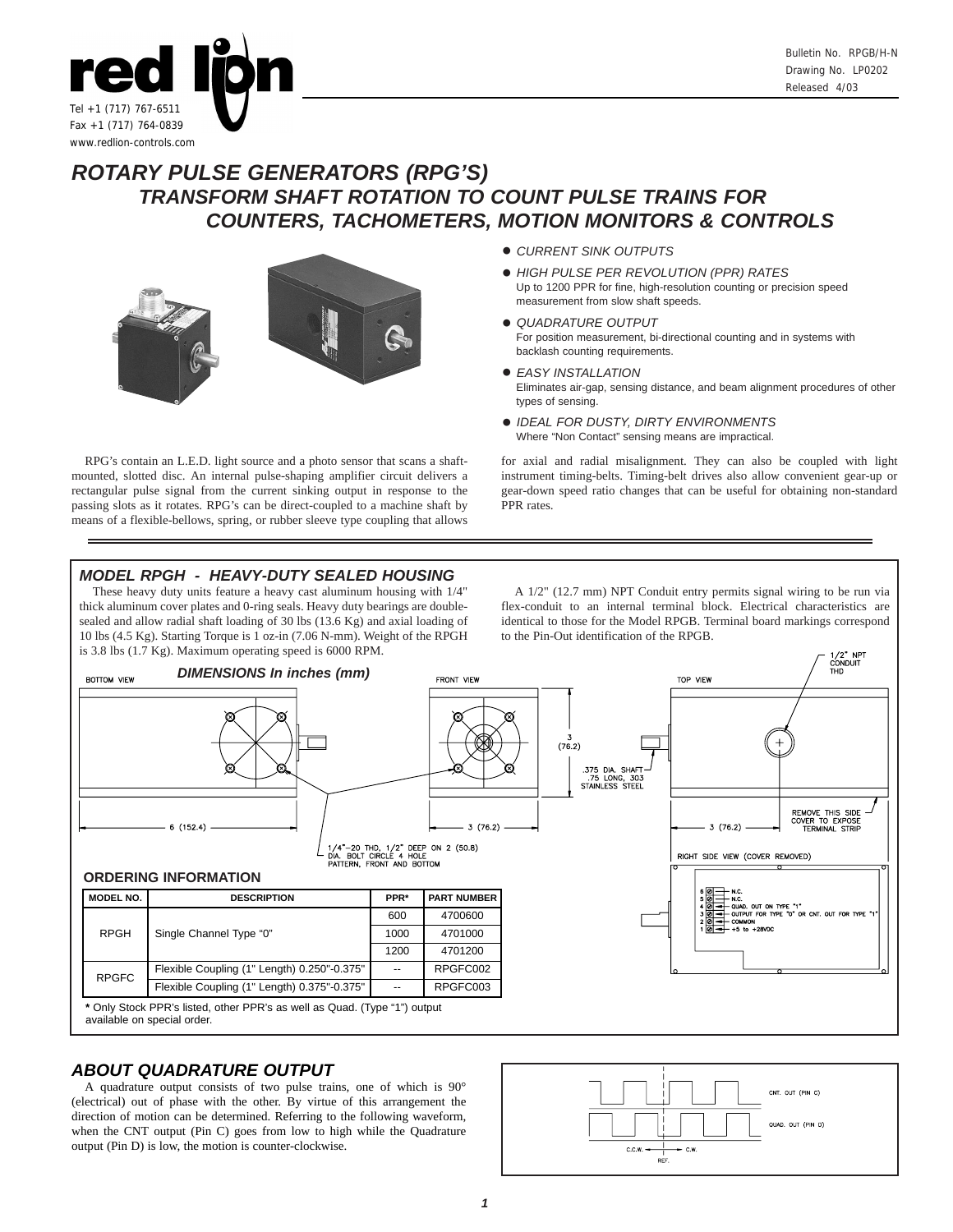## *MODEL RPGB - UP TO 1200PPR, WITH SINGLE CHANNEL OR QUADRATURE OUTPUT FOR GENERAL INDUSTRIAL SERVICE*

- 
- 2. **OUTPUT:** Current Sinking **Type "0" Single Channel**: 250 mA max.
	- **Type "1" Quadrature**: 250 mA max. per output
	- (Quad. Phase relationship is 90° ±36°)
	- *Note: NPN Transistor outputs have 1.5 K*<sup>Ω</sup> *load resistors returned to supply for internal feed back purposes. This does not interfere with the ability to use these outputs as conventional "Open-Collector" outputs as long as the supply voltage for the RPGB is supplied by the indicator or control receiving its output signal. The RPGB's internal load resistor also allows the output to be used as a current source, however, load current must be limited to 1 mA max.*
- 3. **MAXIMUM SHAFT SPEED:** 6000 RPM

#### 4. **MAXIMUM PULSE RATE:**

- **Type "0" Single Channel**: 20 KHz
- **Type "1" Quadrature**: 20 KHz
- PPR available up to 1270 for both type "1" and "0".
- 5. **HOUSING**: Black non-corrosive finished 6063-T6 aluminum.
- 6. **BEARINGS**: ABEC3 double sealed ball bearings
- 7. **RADIAL SHAFT LOAD**: 20 lbs. operating (9 kg)
- 8. **AXIAL SHAFT LOAD**: 10 lbs operating (4.5 kg)
- 9. **STARTING TORQUE**: 0.38 oz-in (2.68 N-mm)
- 10. **MOMENT OF INERTIA**: 2.5 x 10<sup>-3</sup> oz-in-sec<sup>2</sup> (1.77 x 10<sup>-2</sup> N-mm-sec<sup>2</sup>) 11. **CONNECTIONS:** Mating 6-pin MS connector #14S-6P-6 or cable/connector assembly (4-wire shielded), 10´ (3.05 m), 25´ (7.62 m), or 50´ (15.24 m) long, must be ordered separately. Consult factory for special lengths.
- 12. **OPERATING TEMPERATURE:** 0° to 70 °C.
- 13. **WEIGHT:** 10 oz (283.5 g)





### **ORDERING INFORMATION**

| MODEL NO.                        | <b>DESCRIPTION</b>                                 | PPR*     | <b>PART NUMBER</b> |
|----------------------------------|----------------------------------------------------|----------|--------------------|
|                                  | Type "0" Single Channel                            | 60       | 4600060            |
|                                  |                                                    | 100      | 4600100            |
|                                  |                                                    | 600      | 4600600            |
|                                  |                                                    | 1000     | 4601000            |
|                                  |                                                    | 1200     | 4601200            |
| <b>RPGB</b>                      | ** Type "1" Quadrature                             | 10       | 4610010            |
|                                  |                                                    | 12       | 4610012            |
|                                  |                                                    | 100      | 4610100            |
|                                  |                                                    | 120      | 4610120            |
|                                  |                                                    | 500      | 4610500            |
|                                  |                                                    | 600      | 4610600            |
| <b>RPGFC</b>                     | Flexible Coupling (1" Length)<br>$0.250" - 0.375"$ |          | RPGFC002           |
|                                  | Flexible Coupling (1" Length)<br>$0.375" - 0.375"$ |          | RPGFC003           |
| Mating 6-Pin MS Connector        |                                                    |          | 2101100            |
| 10' 6-Pin 4-Wire Cable/Connector |                                                    | CCARPG01 |                    |
| 25' 6-Pin 4-Wire Cable/Connector |                                                    |          | CCARPG25           |
| 50' 6-Pin 4-Wire Cable/Connector |                                                    |          | CCARPG50           |

**\*** Other PPR's available on special order, only stock PPR's listed.

**\*\*** For quadrature PPR's above 600, the Gemini Series or a Model BDMD can be used to double or quadruple the effective PPR's listed, (See the Accesory section of the Catalog.)

### **Cable Connections**

The tables below list the pin connections from the RPGB single channel and quadrature encoder to the optional CCARPG cable.

#### **SINGLE CHANNEL OUTPUT**

| <b>RPGB PIN</b> | <b>FUNCTION</b>      | <b>CCARPG WIRE</b> |  |
|-----------------|----------------------|--------------------|--|
|                 | +VOLTS DC            | <b>RED</b>         |  |
| R               | <b>COMMON</b>        | <b>BLACK</b>       |  |
| C               | DATA A               | <b>WHITE</b>       |  |
|                 | NO CONNECTION        |                    |  |
| F               | <b>NO CONNECTION</b> |                    |  |
|                 | <b>NO CONNECTION</b> |                    |  |

#### **QUADRATURE**

| <b>RPGB PIN</b> | <b>FUNCTION</b> | <b>CCARPG WIRE</b> |
|-----------------|-----------------|--------------------|
|                 | +VOLTS DC       | <b>RFD</b>         |
| R               | <b>COMMON</b>   | <b>BLACK</b>       |
| C               | DATA A          | <b>WHITE</b>       |
|                 | DATA B          | <b>GREEN</b>       |
| F               | NO CONNECTION   |                    |
|                 | NO CONNECTION   |                    |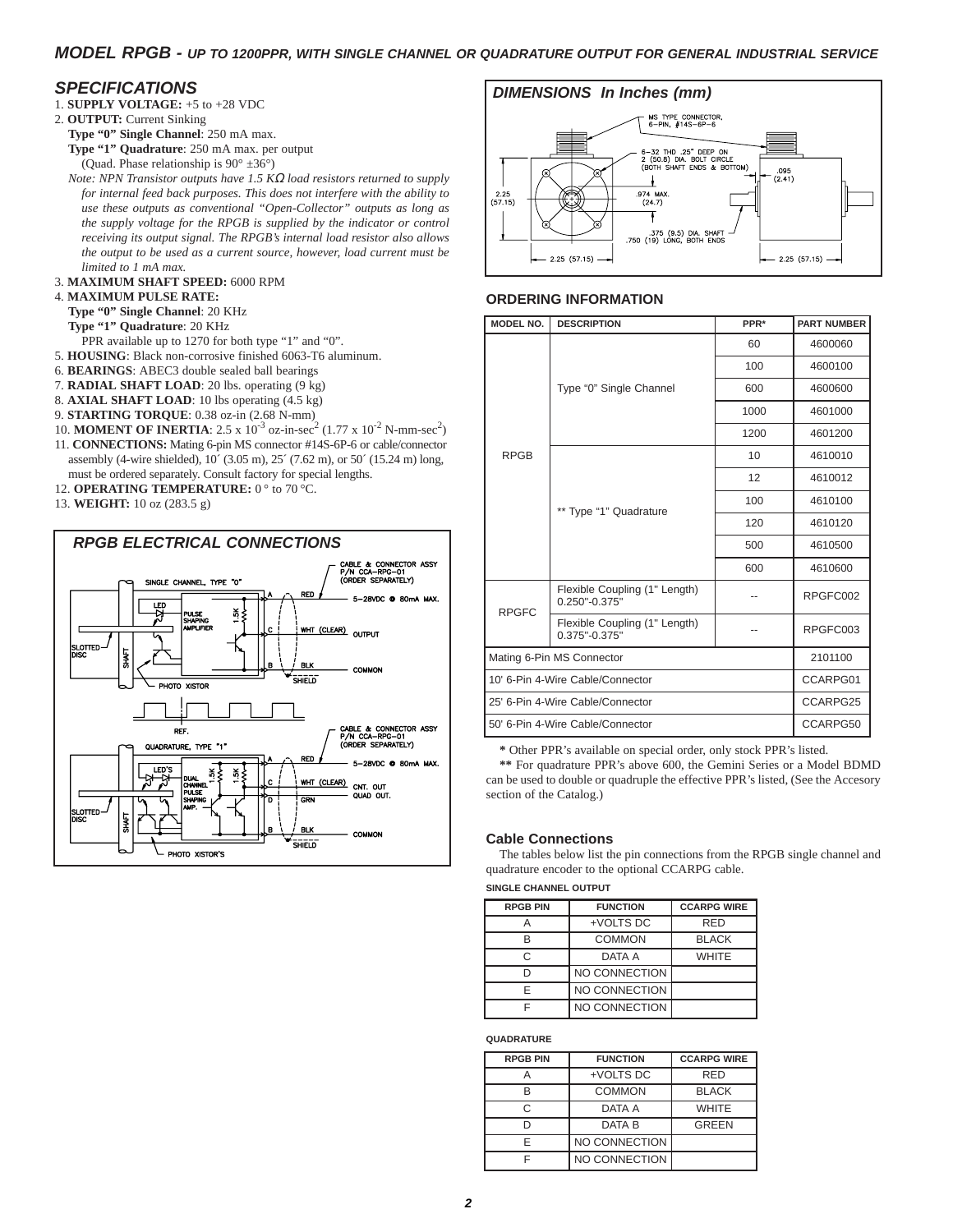## *LENGTH SENSOR CONVERSION BRACKET (P/N LSCB1000) ADAPTS RPGB ROTARY PULSE GENERATOR TO LENGTH MEASUREMENT*



The tubular arm length of this bracket, related to the wheel axis center-line of the RPGB is 6.8" similar to the LSQ. The 10´ long, 4-wire, shielded cable *(included with conversion bracket)* has the same color coding as described for the RPGB cable P/N CCARPG01. Screws for mounting the conversion bracket to the RPGB are included.

#### **ORDERING INFORMATION**

| MODEL NO.   | <b>DESCRIPTION</b>                                                 | <b>PART NUMBER</b> |
|-------------|--------------------------------------------------------------------|--------------------|
| <b>LSCB</b> | Length Sensor Conversion Bracket for RPGB                          | <b>LSCB1000</b>    |
|             | Length Sensor Conversion Bracket for RPGB<br>(Special Length)      | <b>LSCB1099</b>    |
| --          | Hinge Clamp Assembly for Model LSC &<br>Conversion Bracket (Above) | LSAHC001           |

! *FOR BI-DIRECTIONAL MOTION APPLICATIONS REQUIRING QUADRATURE*

! *FOR FINE RESOLUTION, HIGH-PULSE-RATE APPLICATIONS*

## *DESCRIPTION*

This conversion bracket allows the customer to assemble a custom length sensor by purchasing the following items separately.

- 1. Length Sensor Conversion Bracket (P/N LSCB1000)
- 2. RPGB with appropriate PPR and Single Channel or Quadrature Output.

3. One or two measuring wheels. Install OF & OK measuring wheels with set screw hub facing RPGB shaft *(as shown).* Apply thread locking material to wheel set screw threads during installation to RPGB shaft.

4. Hinge Clamp Assembly (P/N LSAHC001)

*Note: To complete installation, insure guards, shields or other devices are in place to protect personnel from rotating equipment.*

## *LENGTH SENSOR MEASUREMENT ACCURACY*

Factors which affect measurement accuracy include Measuring Wheel accuracy and wear, and material conditions. Ideally, materials which are hard, thin and strong provide good readings, conversely, soft, thick and elastic materials can present problems in obtaining true readings. The great majority of these situations, where this effect is consistant, can be compensated for by applying a multiplier to the quadrature output pulse train so as to obtain a corrected measurement. Counter or Rate Indicators with "input scaling" can compensate for Measuring Wheel wear and material elastic and compliance errors. In addition, English/Metric conversions may also be accomplished *(See RLC catalog for more information)*.

## *LENGTH SENSOR ACCESSORIES SEPARATE LENGTH MEASURING WHEELS - DIMENSIONS In Inches (mm)*



## *SELECTING APPROPRIATE WHEEL SIZE & PPR (Pulses Per Rev.) OF ROTARY PULSE GENERATOR*

When the desired output of an RPG and wheel combination is either in feet or inch units, selection of the proper combination is relatively straight forward. For example, with a 1-foot wheel circumference, a 1 PPR Rotary Pulse Generator will deliver 1 pulse/ft, 12 PPR would deliver 12 pulses/ft *(1 pulse/inch);* 100 PPR would yield 100 pulses/ft; and 120 PPR would permit measuring to 1/10th of an *inch (1/120th of a foot).*

Measuring in yards or meters, however, is a bit more involved since a 1-yard or 1-meter circumference wheel would be prohibitively large. Instead, 4/10 yard and 4/10 meter wheels can be used in conjunction with RPGB.